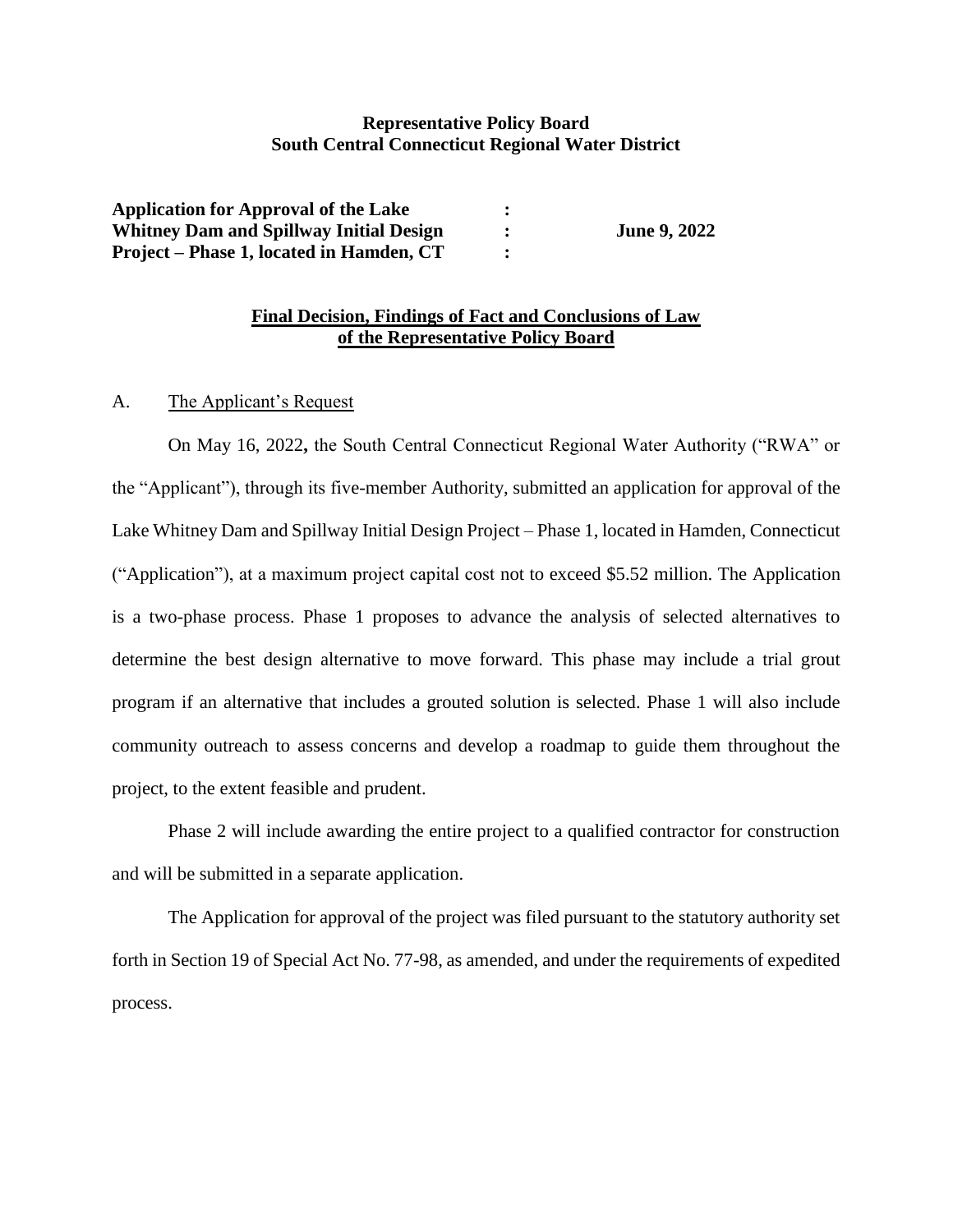## B. Participants

In addition to the Representative Policy Board ("RPB") and the RWA, the district's Office of Consumer Affairs ("OCA") participated in this proceeding. The OCA is authorized by Section 15 of Special Act No. 77-98, as amended, to act as the advocate for consumer interests in all matters that may affect water customers in the district.

### C. Statutory Standard

Pursuant to the legislation cited in paragraph A above, the RWA is required to obtain approval from the RPB prior to commencing any project costing more than two million dollars to repair, improve, construct, reconstruct, enlarge or extend any of its properties or systems.

#### D. Notice and Procedures

Effective July 1, 2021, Senate Bill 1202, Section 163, permitted the RPB to hold the public hearing on the Application using electronic equipment or technology that facilitates real-time public access to meetings, including, but not limited to, telephonic, video or other conferencing platforms. Other procedural requirements were also met. On May 18, 2022, under the expedited process, upon the recommendation of the Finance Committee, the RPB Chairman accepted the Application as complete and called a public hearing on Thursday, June 9, 2022 at 6:30 p.m., at the office of the South Central Connecticut Regional Water Authority, 90 Sargent Drive, New Haven and via remote access. The RPB designated Naomi Campbell (New Haven) to serve as Presiding Member at the public hearing.

As required by Section 10 of Special Act. No. 77-98, as amended by Public Act No. 02- 85, the RPB published in the *New Haven Register* and the *Connecticut Post* the date, time and place of the public hearing to be held by the RPB to consider the Application for approval. The date of publication was May 20, 2022. A copy of this notice was filed with the Office of the Clerk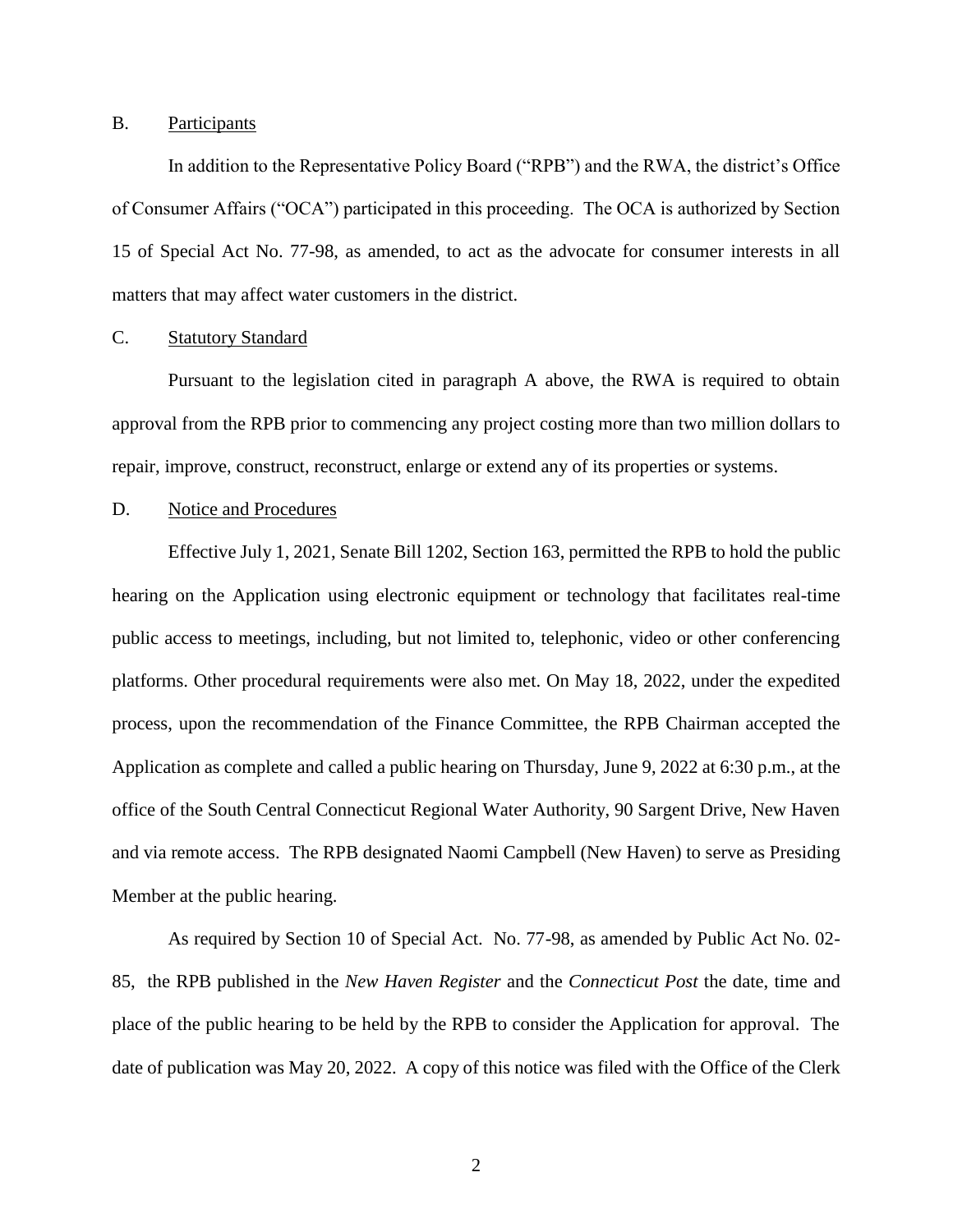of each city and town within the District and the Connecticut Secretary of State. The notice was posted on the RWA's website, including information about electronic participation for the meeting.

### E. Public Hearing

At the public hearing on June 9, 2022, the Applicant provided sworn testimony from Sunny Lakshminarayanan, the RWA's Vice President of Engineering and Environmental Services, and Larry Marcik, the RWA's Capital Program Lead. These witnesses provided a presentation that described the background, approach, scope, project need, alternatives analysis, and project budgets and schedules.

Members of the RPB asked questions of the Applicant with respect to alternative delivery systems, as well as schedules and public involvement.

The OCA stated that the Application is necessary and appropriate and recommended approval of the Application for the reasons set forth in his memorandum to the Representative Policy Board dated June 2, 2022.

## F. Analysis

After considering all of the evidence presented, the RPB believes that the Lake Whitney Dam and Spillway Initial Design Project – Phase 1 is necessary and advances the policies and goals of the South Central Connecticut Regional Water Authority and is included in the five-year plan of capital improvements, and are in the best interest of the RWA and its customers. The presentation at the public hearing reinforced the need for and importance of the project.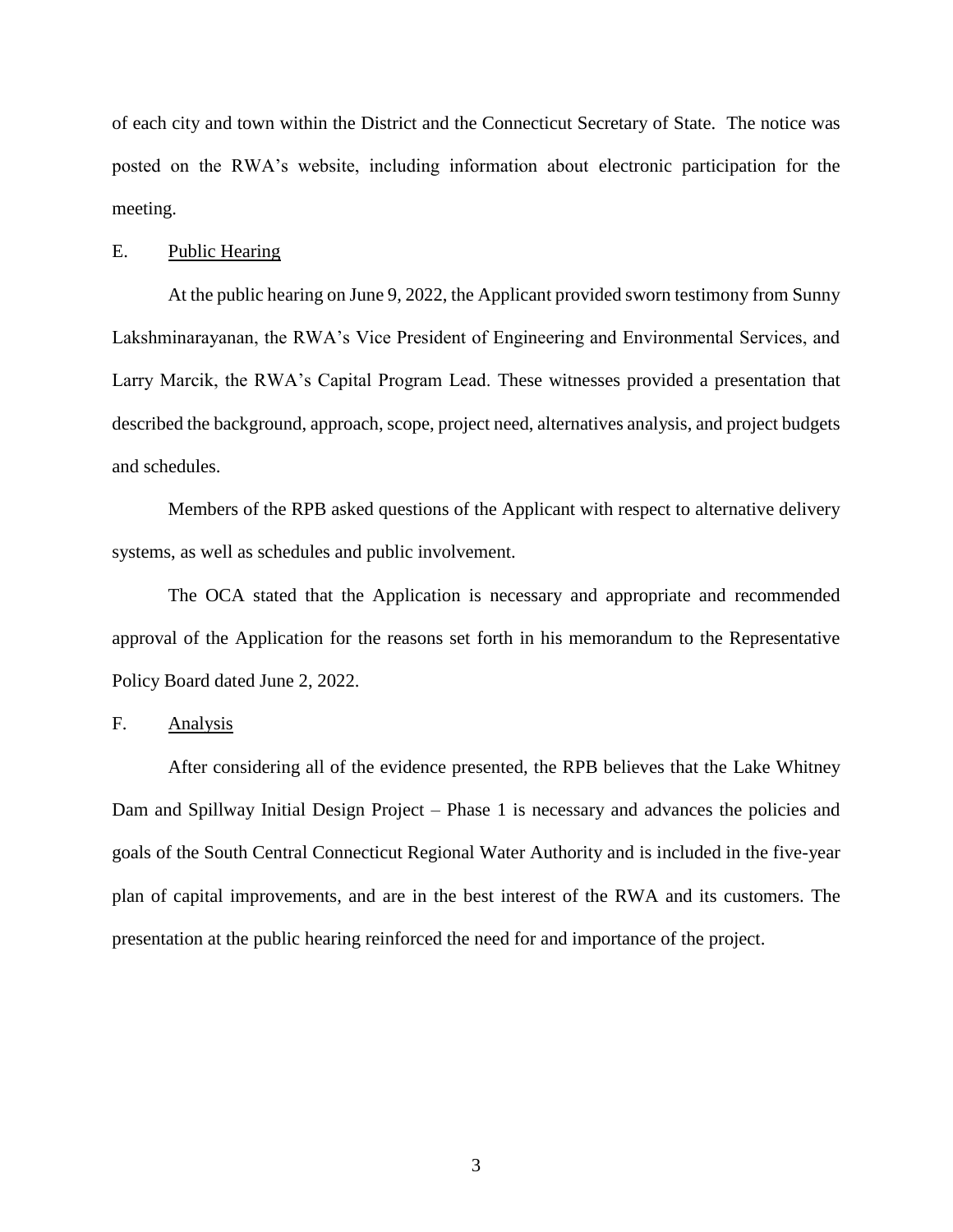# G. Conclusion

We therefore conclude that the Application for approval of a project for the Lake Whitney Dam and Spillway Initial Design Project – Phase 1 be approved. Separately stated findings of fact and conclusions of law are attached hereto as Exhibit A.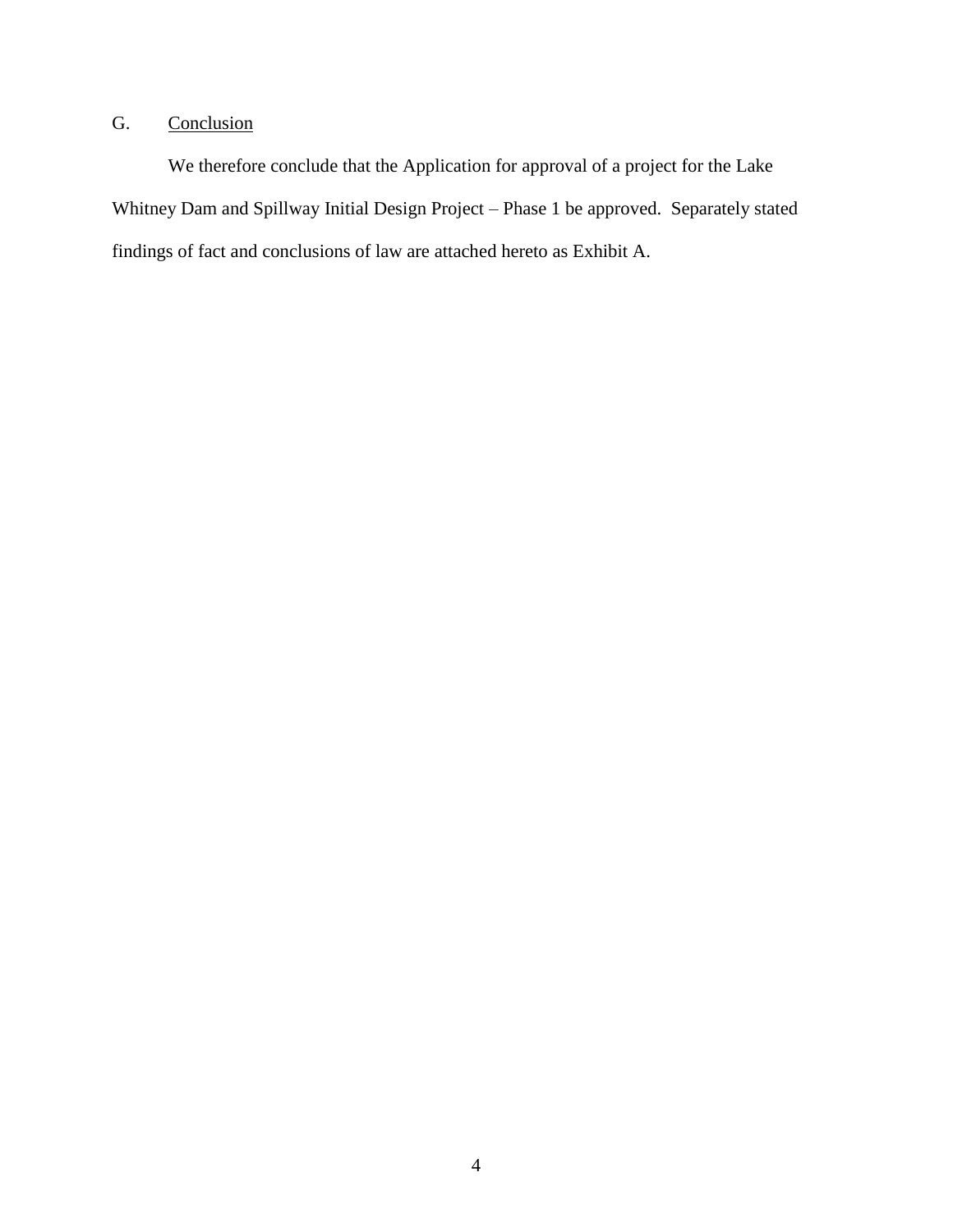# **Exhibit A Representative Policy Board South Central Connecticut Regional Water District**

**Application for Approval of the Lake : Whitney Dam and Spillway Initial Design : June 9, 2022 Project – Phase 1, located in Hamden, CT :**

# **Findings of Fact**

- 1. The South Central Connecticut Regional Water Authority ("RWA"), through its fivemember Authority, submitted an Application to the RPB for approval of the Lake Whitney Dam and Spillway Initial Design Project – Phase 1, located in Hamden, Connecticut ("Application") on May 16, 2022.
- 2. The Application is a two-phase process consisting of: Phase 1) to advance the analysis of selected alternatives to determine the best design alternative to move forward, which may include a trial grout program if an alternative that includes a grouted solution is selected, and Phase 2) awarding the entire project to a qualified contractor for construction, which will be submitted in a separate application.
- 3. The Lake Whitney Dam, constructed in 1860, has been improved and expanded on several occasions but has had no significant structural enhancements since its construction.
- 4. The Connecticut Department of Energy and Environmental Protection (CTDEEP) Dam Safety provided regulatory oversight of the RWA's dams.
- 5. The Lake Whitney Dam is a categorized as a Class C, high hazard dam, as defined in the Connecticut Dam Safety Regulations. As such, failure of the Lake Whitney Dam would result in long-term destruction downstream of the dam probably loss of life.
- 6. The Lake Whitney Dam does not have sufficient hydraulic capacity to pass the Probable Maximum Flood (PMF), the present-day design flood.
- 7. Stability analysis of the current configuration of the dam show that the dam does not meet regulatory requirements and recognized standards for dam safety during the PMF.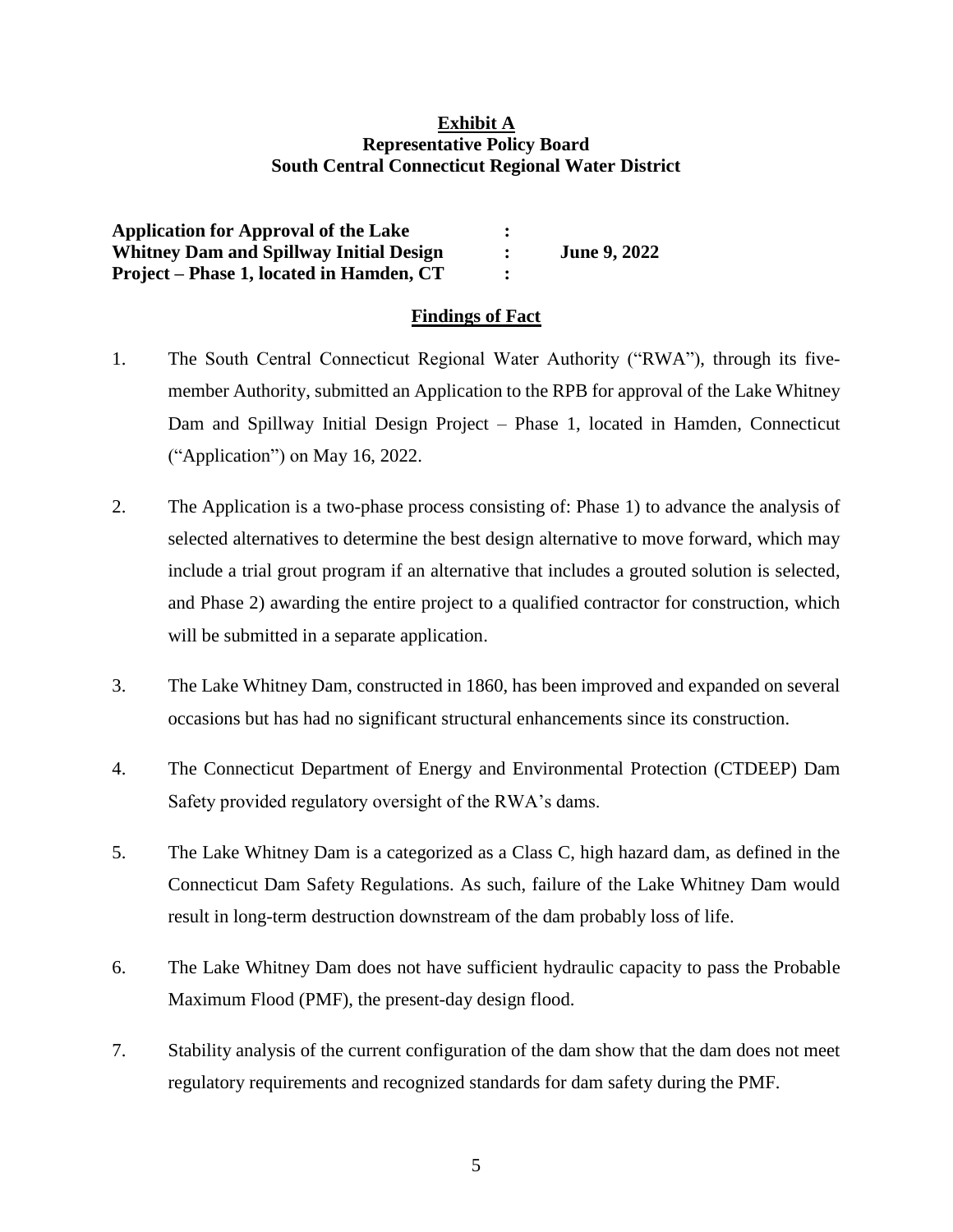- 8. The Lake Whitney Dam does not have provisions to mitigate external erosion and downstream scour that would likely occur and potentially result in the failure of the dam due to overtopping during the PMF. Scour is an engineering term for the erosion of soil underwater, usually concerning sub-water structures.
- 9. The Lake Whitney Dam impounds a major source of water in the RWA's reservoir system and loss of service of Lake Whitney would reduce the adequacy of the RWA's water supply.
- 10. The Lake Whitney Dam must be improved or replaced.
- 11. The RWA has reviewed numerous improvement alternatives and cost mitigation measures related to the Lake Whitney Dam.
- 12. Recent conceptual level cost estimates have increased significantly and have caused the RWA to consider additional alternatives to ensure that the most cost effective and prudent alternative is selected as the final solution.
- 13. The Lake Whitney Dam Initial Design Project Phase 1 is expected to be completed during FY 2024 and has a projected cost up to \$5.52 million.
- 14. Given the scope of the project and its historic significance, the RWA will engage the community to ensure that concerns are heard.
- 15. The proposed project is consistent with, and advances the RWA policies and goals and is in the public interest.
- 19. The OCA recommended approval of the Application.